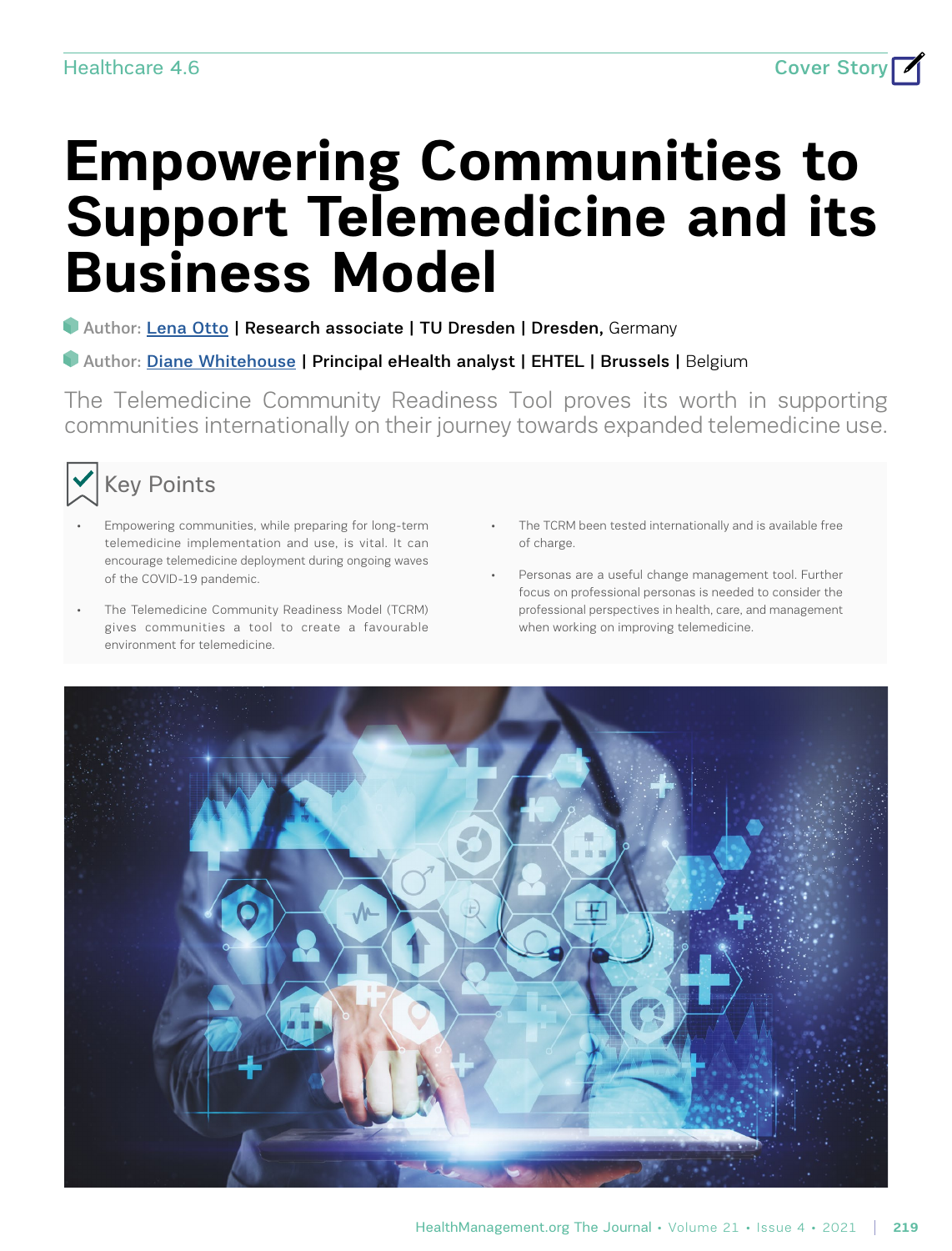#### **Supporting Telemedicine Implementation During COVID-19**

Use of telemedicine has increased rapidly in 2020/2021 due to the special situation created by the COVID-19 pandemic. To enable this increase, various barriers have been lowered temporarily e.g. the removal of blockages to financing and inter-jurisdictional use (Bokolo 2020). To sustain the use of telemedicine, however, longer lasting business models that are not based simply on exceptional circumstances are needed. These are business models which can operate at the level of individual telemedicine solutions and can, in turn, be more widely supported by communities. Hence, communities can be empowered, thereby helping them to prepare for longterm telemedicine implementation and use. To this end, a [telemedicine community readiness model \(TCRM\)](http://care4saxony.de/?page_id=3837), based on earlier Momentum Blueprint work (Jensen et al. 2015), has been developed and is available for use free of charge. Using the steps of the model will help to encourage the scaling-up of telemedicine innovations. This model has already assisted several communities – in Australia, Croatia, and Scotland – to identify key aspects of their own telemedicine success together with real-life (physical) appointments and treatments. Second, we should empower stakeholders – as well as communities – to develop long-term strategies to implement telemedicine initiatives successfully. Third, we should create environments which make it easier to scale-up telemedicine initiatives in scope and number. Most likely, 'hybrid care' will become a core endeavour – bringing together virtual and physical health and care encounters. Tools that can help communities engage will be essential in ensuring a smooth implementation.

#### **The Telemedicine Community Readiness Model (TCRM)**

The Telemedicine Community Readiness Model (TCRM) underpins telemedicine development by communities and stakeholders. The TCRM was developed to support communities – and stakeholders in those communities e.g. community representatives, legislative institutions, and payers – to create a favourable environment for implementing and scaling-up telemedicine. It is a valuable tool that helps to assess and improve the status quo for telemedicine in communities that can be connected locally (e.g. regions or health networks) or through

# The TCRM helps mainly in identifying aspects for improvement which consist of hard and soft factors

stories. Further experimentation, and development of tools, is now taking place in the context of other scaling-up exercises. Implementing the TCRM could really help to encourage telemedicine implementation in the future, including during any ongoing waves of the COVID-19 pandemic.

#### **Telemedicine in 2021 and Beyond**

During 2020, there were many telemedicine innovations. Internationally, increasing numbers of telemedicine solutions were put in place, including in the field of mental health (Folker et al. 2021), and they were utilised for many reasons outside of social distancing and the special circumstances posed by the COVID-19 pandemic. Innovations began seemingly overnight. Barriers that had previously been assumed to exist were suddenly overcome, because COVID-19 did not leave citizens and organisations with many other alternatives. What can, however, be perceived from former pandemic or epidemic situations based on other respiratory conditions like SARS or MERS, is that an increase in innovation and continued use of telemedicine is rarely sustained after the special situation ends (Reifegerste et al. 2021).

The COVID-19 situation has taught us three main lessons. First, we have learned that there is a continuing need to focus on telemedicine use, including how it can be integrated a shared concern (e.g. a common disease). The model consolidates research on telemedicine barriers, and success factors for telemedicine implementation, e.g. by incorporating the findings of the Momentum Blueprint (Jensen et al. 2015; Whitehouse and Lange 2017).

#### **How to Use the TCRM?**

There are three main steps to using the TCRM. First, the TCRM guides users through a series of questions that help them to assess the status of telemedicine initiatives, the involvement of users in the community, and the level of evidence generated on what kinds of telemedicine projects already exist in the community. These questions help people to rate their community according to a particular level, in terms of their telemedicine adoption "as is" (today) (see Figure 1).

Second, based on the rating, the TCRM proposes specific improvement aspects that help the community to be better prepared to implement telemedicine successfully. Third, community stakeholders work together to develop a specific strategy for how to put the proposed improvement aspects into practice. These community stakeholders can include a wide range of people e.g. representatives from communities, payers, healthcare professionals, technicians, or others using telemedicine.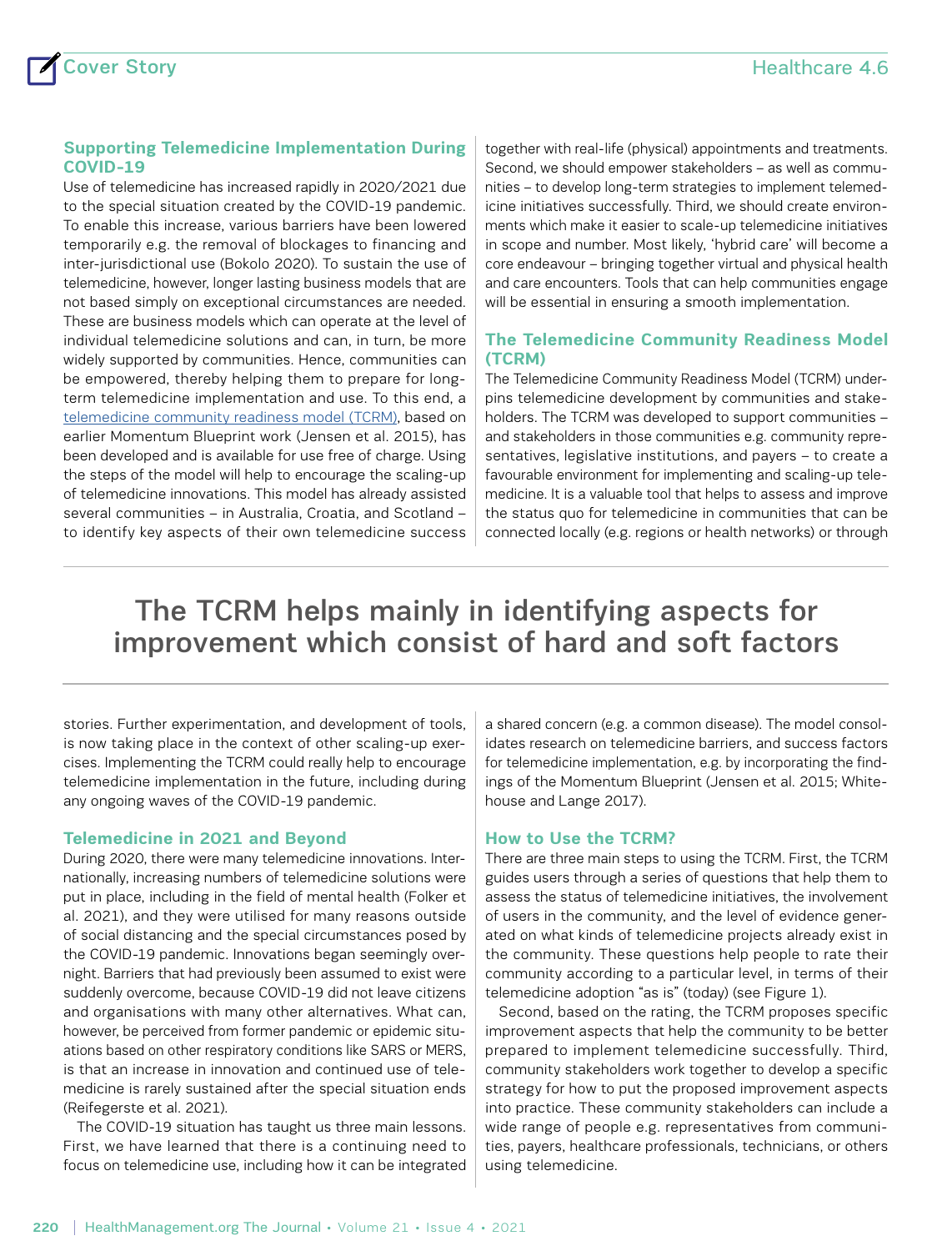## $H$ ealthcare 4.6

|  | <b>Cover Stor</b> |  |
|--|-------------------|--|
|  |                   |  |

|                                                          | Level 1:<br><b>Preplanning</b><br>Chaotic                                                | Level 2:<br><b>Preparation</b><br><b>Coordinated Environmen</b>                                                                                          | Level 3:<br><b>Initiation</b><br><b>Controlled Environment</b>                                                                                         | Level 4:<br><b>Stabilisation</b><br>Consistent<br>Execution                                                                                                           | Level 5:<br><b>Confirmation / und</b><br><b>Expansion</b><br><b>Quality and</b><br>Productivity                                                         | Level 6:<br>Professionalisation<br>Continuous<br><i><b>Improvement</b></i>                                                                                                                                              |
|----------------------------------------------------------|------------------------------------------------------------------------------------------|----------------------------------------------------------------------------------------------------------------------------------------------------------|--------------------------------------------------------------------------------------------------------------------------------------------------------|-----------------------------------------------------------------------------------------------------------------------------------------------------------------------|---------------------------------------------------------------------------------------------------------------------------------------------------------|-------------------------------------------------------------------------------------------------------------------------------------------------------------------------------------------------------------------------|
| Status of<br>telemedi-<br>cine initia-<br>tives (ST)     | First small-scale<br>telemedicine pilots are<br>developed by<br>practitioners.           | Small-scale<br>telemedicine pilots are<br>centrally coordinated.                                                                                         | Large-scale<br>telemedicine initiatives<br>are officially developed<br>(community<br>administration).                                                  | The large-scale pilots<br>are focussed on long-<br>term success.                                                                                                      | The telemedicine<br>initiatives are<br>successfully<br>implemented.                                                                                     | Telemedicine initiatives<br>are operating/running.                                                                                                                                                                      |
| Community<br>involve-<br>ment (CI)                       | Individual members of<br>the community (<10%)<br>use existing<br>telemedicine solutions. | A small part of the<br>community (10-50%)<br>supports existing<br>telemedicine initiatives<br>and uses existing<br>telemedicine solutions<br>cautiously. | A small part of the<br>community (10-50%)<br>supports existing<br>telemedicine initiatives<br>and uses existing<br>telemedicine solutions<br>actively. | The majority of the<br>community (>50-85%)<br>supports existing<br>telemedicine initiatives<br>and uses existing<br>telemedicine solutions<br>with varying intensity. | The majority of the<br>community (>50-85%)<br>supports existing<br>telemedicine initiatives<br>and uses existing<br>telemedicine solutions<br>actively. | All stakeholders within<br>the community (>85%)<br>are actively involved in<br>existing telemedicine<br>initiatives, the<br>surrounding conditions<br>are continuously<br>improved, new<br>initiatives are<br>absorbed. |
| Evidence<br>for tele-<br>medicine in<br>the<br>community | First evaluation studies<br>are planned.                                                 | The study design of the<br>evaluation study is<br>tailored to the<br>respective Tl.                                                                      | First studies are<br>conducted, results are<br>not available yet.                                                                                      | Effectiveness is proven<br>in first studies.                                                                                                                          | Long-term evaluation is<br>conducted in real-world<br>setting and gains<br>positive results.                                                            | Continuous evaluation<br>is conducted in real-<br>world setting and gains<br>positive results.                                                                                                                          |
|                                                          |                                                                                          |                                                                                                                                                          |                                                                                                                                                        |                                                                                                                                                                       |                                                                                                                                                         |                                                                                                                                                                                                                         |
|                                                          | Figure 1: The assessment part of the TCRM                                                |                                                                                                                                                          |                                                                                                                                                        |                                                                                                                                                                       |                                                                                                                                                         |                                                                                                                                                                                                                         |

#### **Who Can Use the TCRM?**

The TCRM aims to empower representatives in communities to get their community ready for the successful implementation and scaling-up of telemedicine initiatives. The TCRM can be used together with the appropriate personas.

 Ella is one of the [Blueprint personas](https://blueprint-personas.eu/spin-off-personas/) which were designed to help understand the profiles of people focusing on improved health and care, often by using digital technologies (Blueprint personas 2021). Ella can serve as a supporting persona for other communities, initiatives, and projects that want to include a professional perspective in their work.

As head of digital healthcare innovations in a rural community in Eastern Saxony, Germany, Ella is a good example of a community representative. The community she works and lives in is characterised by its long distances from the clinics or hospitals where patients must visit medical specialists. As part of her work, Ella aims to introduce telemedicine solutions into her community to lower the burden of the effects created by the decreasing number of clinical specialists working in Saxony. Even though it is sometimes challenging for Ella to work with the health professionals in her community – especially as the older ones remain reluctant to change – she is thrilled to be able to build an environment in which professionals and users are involved and are motivated to use telemedicine. Ella uses the TCRM to get inspired as to what she can do specifically to reach her aim of improved care delivery in her community (Figure 2).

#### **International Use of the TCRM and its Success Factors**

The TCRM has now existed for over two years. It has been evaluated at several stages during its development in differing communities in Australia and Germany by healthcare professionals, representatives of health insurance companies and network organisations in healthcare. Now, it is available free of charge as a web tool. It is accessible to anyone who is searching for support on telemedicine deployment in his/her community.

During the winter of 2020-2021, sites in Australia, Croatia, and Scotland tested the model. The communities in these three countries were all at level 4 ('stabilisation') of the TCRM, meaning that they were consistently employing telemedicine, and had already implemented several telemedicine initiatives in which more than half of the people within the community are now involved. Challenges around confirmation, expansion, and professionalisation remain for these test sites, denoting the shift needed to levels 5 and 6. All three sites are highly interested in generating evidence that their telemedicine initiatives serve the communities as intended. They have conducted at least some first evaluation studies. Based on an initial assessment of their status quo, various actions have been identified that can help further improve the telemedicine implementation in all of these communities. The three countries' best practices and successes in reaching a level of stabilisation in their work (level 4 of the TCRM) follow.

**Australia**: The Australian community involved people with an Aboriginal background and racial diversity. Australia is a country with several states. The community benefitted from the following five practices, among others:

1. Stakeholders designed the layout and settings on mobile devices based on citizens' needs.

2. Aboriginal team members were involved to ensure culturally appropriate communication with users.